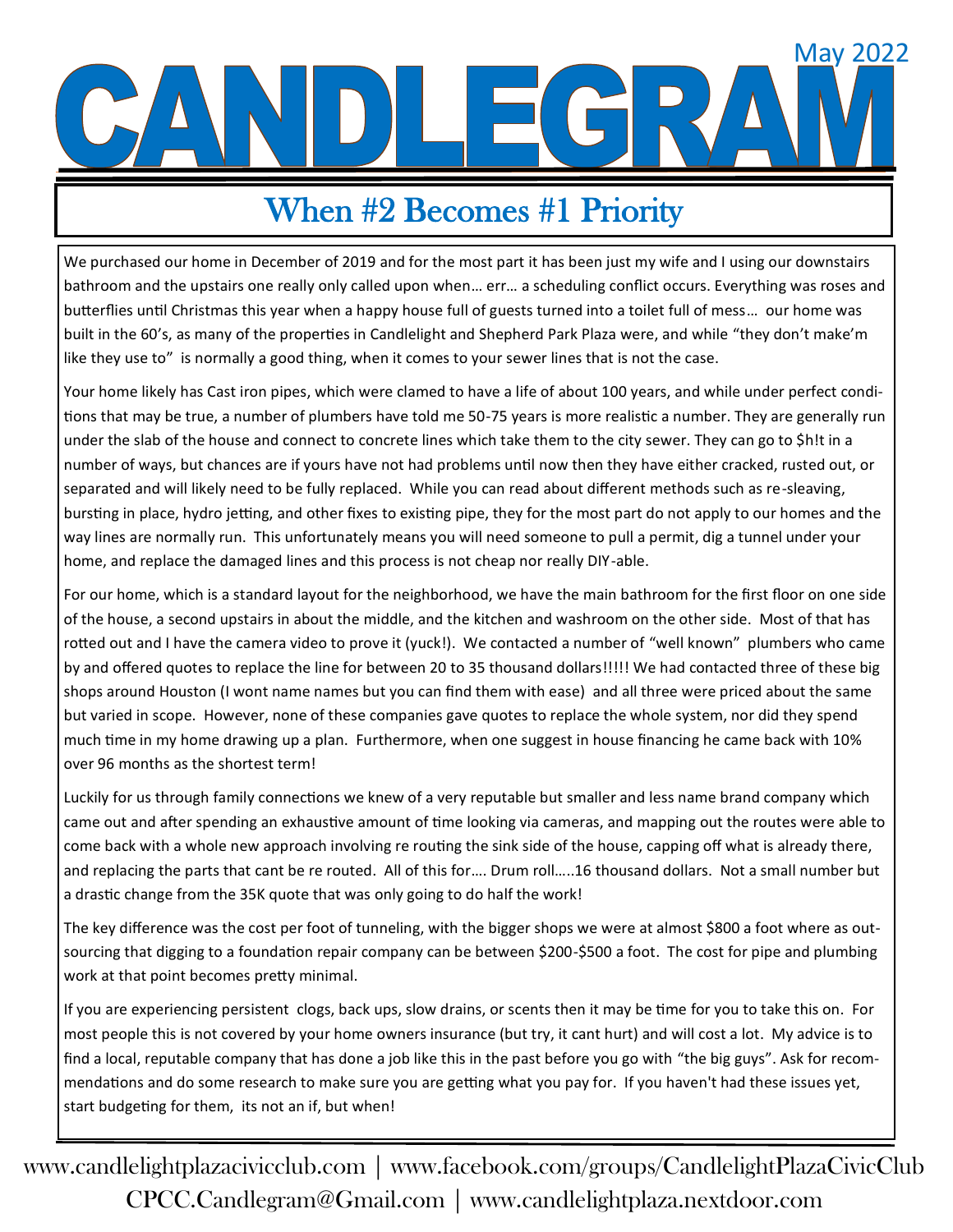## Can You Smell the Roses

#### WHAT A GLORIOUS SIGHT TO SEE SO MANY LOVELY

AZALEAS! They seem to have really thrived after our February freeze. Some of you may still be waiting to see what plants have survived our freeze. I am holding off digging up my front yard's passion plant even though it shows no sign of life. It was so full prior to the freeze, but I keep hoping that there is life striving to rise to the surface. Here are a few tips in case you are like me and are watching for the best. By now, you probably have cut back all the crispy and brown stems of your plants and removed any mushy parts. If the root system is locked in, you may want to give it a few more weeks to see if any green appears. However, if you jiggle the plant and it seems to move easily, chances are it has not survived. If its trunk is cracked or splintered, it may not recover. A source for replacement plants is the Houston Audubon Society Natives Nursery which has plants that have been grown from locally collected seeds and plants.

Here's a hint if you are tired of weeding your beds: Newspapering is easy and green. Weed the bed as well as you can, then spread two to three sheets thick of newspaper over the top. Water well and cover with mulch. As the newspapers block out the light, the weeds will not be able to thrive yet water can soak through the paper. Newspaper is biodegradable so it is good for the soil and earthworms love it. Only use the black and white printed pages, not any glossy ads.

If you are considering a vegetable garden, here are thoughts to consider. In March and April you should have already planted snap and lima beans, cucumbers, peppers and tomatoes. It is not too late to plant eggplants, cantaloupe, okra, sweet potatoes and squash. Watermelons are a fun plant for the children to watch grow and help harvest, so go ahead and plant one or two in your garden. Make sure to give them lots of room to spread.

Previously, I have shared that the Shepherd Park Plaza Garden Club is open to residents of Candlelight Plaza. If you are interested in joining, our next meeting is on May 9th. We do not meet during the summer and will start again on the second Monday of September. You may contact me at susanfitz1@att.net.

- Susan fFtzpatrick





#### Candlelight Plaza Board

| President<br>First VP<br>Second VP<br>Treasurer<br>Secretary | Candace Helstrom<br>Cyndi Moore<br>Dorothy Vetrano<br>Sean Marshall<br>Daisy Miller |
|--------------------------------------------------------------|-------------------------------------------------------------------------------------|
| Area Directors                                               |                                                                                     |
| Area I                                                       | Jordan McDonough<br>Paul Witkowski                                                  |
| Area II                                                      | Nikki Holcombe<br>Heather Hanrahan                                                  |
| Area III                                                     | Sean Marshall<br>Doug Payne                                                         |
| Area IV                                                      | Shana Gerosa<br>Bob Alban                                                           |
| Committee Chairs                                             |                                                                                     |
| Holiday                                                      | Heidi Skiff                                                                         |
| Security                                                     | Will Cook                                                                           |
| Greeting                                                     | Kal Massad                                                                          |
| Improve &                                                    | Rebecca Marshall                                                                    |
| Beautification                                               |                                                                                     |
| Membership                                                   | Mike Harryman                                                                       |
| Publicity                                                    | <b>Bradley Cayce</b>                                                                |
| Restrictions & Grievance                                     | Susan Fitzpatrick                                                                   |
| Social                                                       | Danny Cannon                                                                        |
|                                                              | Jessi Cayce                                                                         |
|                                                              | Meg Randall                                                                         |
| Historian                                                    | Susan Fitzpatrick                                                                   |
| Community Liaison                                            | Chris Ochterbeck                                                                    |
|                                                              |                                                                                     |

## Obscure Vocabulary

## Pareidolia—adjective

Par-ei-do-lia

Definition of pareidolia

1: the tendency to perceive a specific, often meaningful image in a random or ambiguous visual pattern

See if you can work our vocab word into a conversation today! (responsibly)

### Constable Dispatch (713) 755-7628

Non-HPD Emergency (713) 884-3131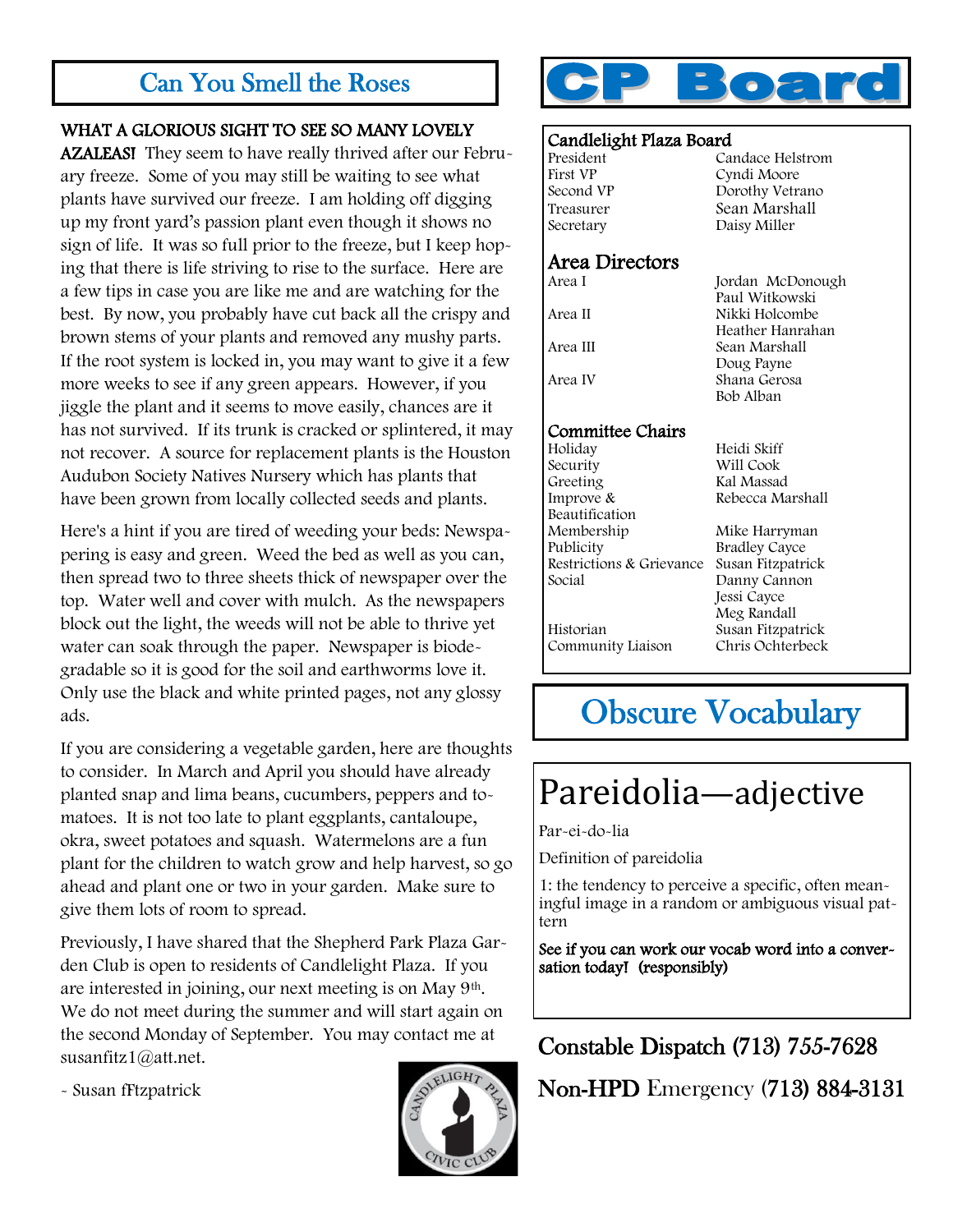## Trashy Topics

After receiving some concerns from neighbors we would like to include a little blurb on trash/ recycling cans and leaf clipping bags. Trash and Recycling should be put out the Monday night prior to Tuesday morning pickups and then brought in soon after collection. Empty cans should not be left on the street overnight following collection.

Personally, I have noticed that Recycling is almost always a day late so keep that in mind and use common sense when addressing late pickups. If a city holiday prevents a pickup it is normally picked up the following business day. We will try to include such city holidays in the Candlegram.

For Cul-de-Sac's, please do not park on the street during pickup times. The trucks can not make the turns most of the time and can bypass the culde-sac if they feel they can not get around without damaging vehicles or property

Finally, yard cuttings and other plant matter is collected weekly, BUT ONLY IF IN A CITY AP-PROVED COMPOSTIABLE BAG! These can be found at Home Depot and include the "cost" of collection in the bags price. They are pricy as trash bags go, but that is because of the collection fee, a non-city approved bag will not be collected

With summer heating up not only are we all getting back outside but our lawns are shrugging off their winter coats. That means we will be brining back the Yard of the months for each of our Areas. Time to sharpen those mowers and get tangled in weed eater line to see your grassy wonderland in the Candlegram. Winners are chosen by the Area Directors of area I, II, III, and IV. Prizes include but are not limited to, endorphin releases, feelings of superiority, justifying to your partner that you really DID NEED that new yard tool or service, and most importantly a sign in your yard proclaiming your victory that month!

# Candlelight Ladies Meeting

Candlelight Ladies - We believe that community makes our neighborhood great. The more we women know each other, the better Candlelight will be! Join us Wednesday, May 27th at the corner of Park Plaza and Del Norte for our first Candlelight Ladies Night. Drop by for 30 minutes that fits into your schedule or until the wine is gone. Bring a lawn chair and a beverage of choice. The ladies will be visiting from 7:30 into the evening.

We are looking forward to meeting you all and helping make our neighborhood even more fun. If rain we will postpone for another date. If you have any questions please feel free to reach out to Goal: \$50994 [candleligthplazaladies@gmail.com](mailto:candleligthplazaladies@gmail.com)

> 100% 90%

> > \$28967

## Treasures Report

Wrapping up April we have an update from the Treasure regarding the Civic Club and the Constable Pro-80% gram funding. As of the end of April 40% of Candlelight households have paid their dues and 34% have 70% paid into the Constable Program, Way to go Candlelight! If you are looking to make a payment you can 60% either use the Paypal link on the back of the Candlegram, pay via Zelle at 713-269-3060 or leave a check 50% at 4918 Dunsmere. Your dues go directly back into the neighborhood to support programs such as the 40% entry upkeep, neighborhood social events, deed enforcement, and other community focused items. Dona-30% tions to the Constable program go directly into the contracts that keep constables patrolling our community 20% and keeping the neighborhood safe. We will be including a "thermometer" to track the funding rate for 10% the constable program which currently sits just under 57%. If you have not done so already please consider paying your dues, donation to the constable program and getting involved with your Civic Club!

|            |                   |                  |                          |                          | Program                   |                 |                  |                                                        |             |          |
|------------|-------------------|------------------|--------------------------|--------------------------|---------------------------|-----------------|------------------|--------------------------------------------------------|-------------|----------|
|            |                   |                  |                          |                          | <b>Participation Rate</b> |                 |                  |                                                        |             |          |
|            | <b>Total</b>      |                  | <b>Constable Program</b> | <b>Dues Payment Rate</b> | (Of Households            | <b>Dues</b>     | <b>Constable</b> |                                                        |             |          |
| Area       | <b>Households</b> | <b>Dues Paid</b> | Paid                     | (Of Total Households)    | Paid)                     | <b>Payments</b> | <b>Payments</b>  | <b>Additional Donations Total Payments PayPal Fees</b> |             |          |
| Area 1     | 71                | 27               | 19                       | 38.0%                    | 70.4%                     | \$1,350.00      | \$5,624.50       | \$212.25                                               | \$7,186.75  | \$0.00   |
| Area 2     | 79                | 35               | 31                       | 44.3%                    | 88.6%                     | \$1,750.00      | \$8,525.00       | \$400.00                                               | \$10,675.00 | \$2.00   |
| Area 3     | 77                | 31               | 28                       | 40.3%                    | 90.3%                     | \$1,550.00      | \$7,911.64       | \$1.75                                                 | \$9,463.39  | \$54.44  |
| Area 4     | 80                | 29               | 25                       | 36.3%                    | 86.2%                     | \$1,450.43      | \$6,905.30       | \$0.00                                                 | \$8,355.73  | \$77.02  |
| Cash Rec'd |                   |                  |                          |                          |                           |                 |                  |                                                        | \$0.00      |          |
| Total      | 307               | 122              | 103                      | 39.7%                    | 84.4%                     | \$6,100.43      | \$28,966.44      | \$614.00                                               | \$35,680.87 | \$133.46 |
|            |                   | 39.7%            | 33.6%                    |                          |                           |                 |                  |                                                        |             |          |
|            |                   |                  |                          |                          |                           | Goal            | \$50,994.00      |                                                        |             |          |
|            |                   |                  |                          |                          |                           | % of Goal       | 56.8%            |                                                        |             |          |
|            |                   |                  |                          |                          |                           | <b>Sneed</b>    | \$22,027.56      |                                                        |             |          |
|            |                   |                  |                          |                          |                           | Homes           | 73               |                                                        |             |          |
|            |                   | Dues:            | \$50.00                  | \$300.00                 |                           |                 |                  |                                                        |             |          |

## Return of the Yards